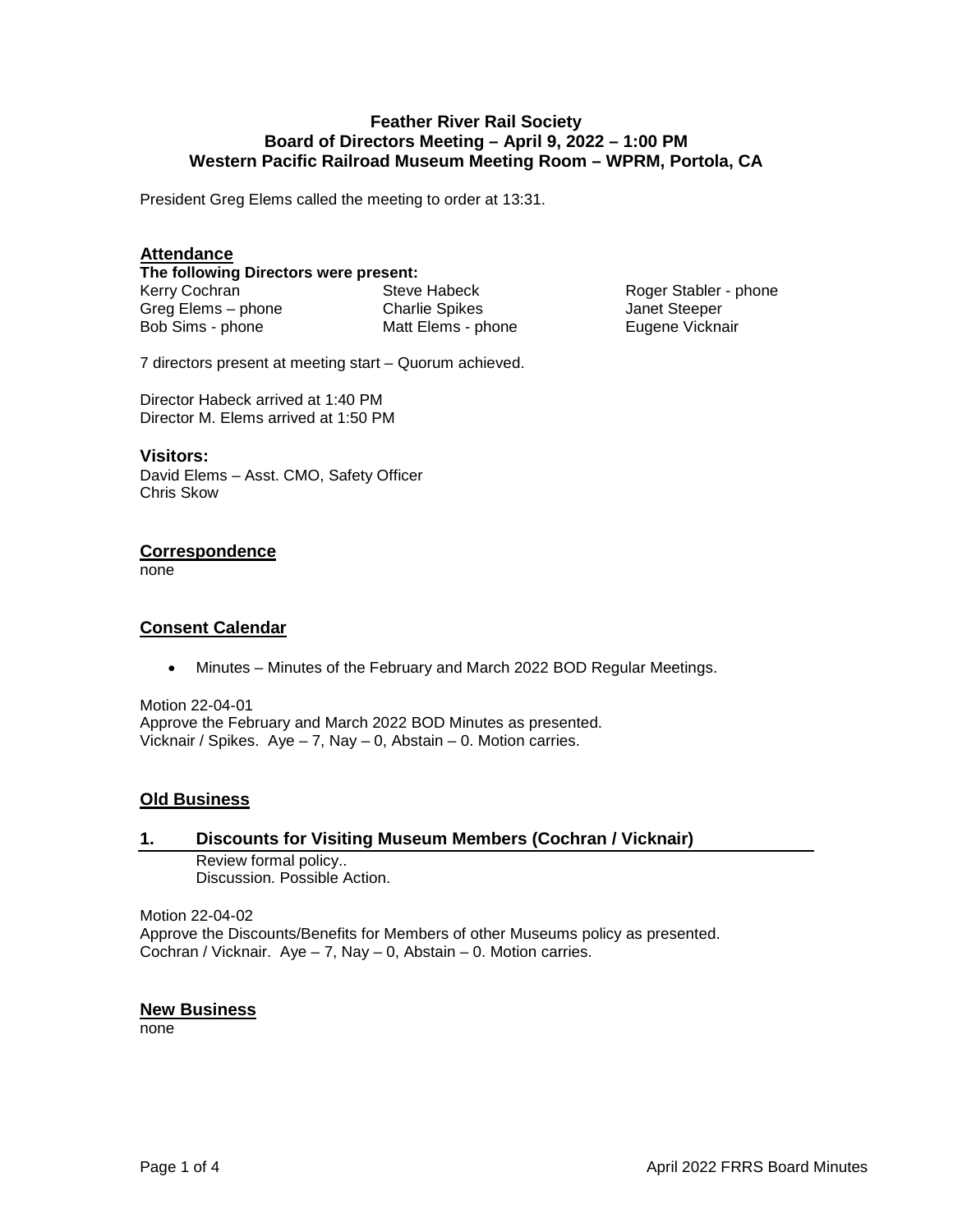# **Good of the Order**

### **President's Report**

- Time being tied up with family issues.
- Have made it to the museum a few times to work on SN 1642 caboose. Ready to start primering caboose. Need to make decisions about final color and further work. Majority of car wood ready for primer.

### **Financial Reports**

- *Written reports provided.*
- Question about payment concerning phone service. Discussion about AT&T bill.
- Consensus to look into phone and internet services.
- Request to ask Susan about \$600 bank service. eMail sent.

#### **Director's Reports**

- *Vicknair* written report provided.
- *Stabler*  Up last week for 4 weeks. 165 almost ready to fire again. April 20 planned for next fire up. FRA gave blessing and we have completed Form 4. Ozark Mtn. Railcar had complete missing light fixture for cab. We have all electrical for the cab. Next step is checking the tank car and fixing the valve and lid so we can draw fuel. Everything looking good right now. Looking at having a fundraiser for the boiler jacketing. o Chehalis Western was refused insurance.
- *Habeck* Ticket booth was vandalized. Local kids lobbed rocks off hillside onto the booth. All windows broken and they shot it with a bow and arrow. Police report made. Phil Schmierrer cleaned up glass and rocks, swept stuff up. Steve took slider windows to glass shop in Quincy. Glass guy going to come out next week about replacing remaining glass.
	- $\circ$  There is a pole right outside the gate that has power. Suggestion to place camera there to monitor gate and ticket booth.
	- o Last labor day weekend we had a group up from SoCal. A guy with the group researches titles on vehicles missing titles. Might be able to help us with some stuff.
	- o Habeck is checking on titles for our rubber tire vehicles.
	- o Reviewed work and repairs on WP caboose 484. Cleaned out and serviceable.

### **Event Reports**

- 2022 Western Pacific Convention written report provided.
	- o Reviewed report. Activity picking up a little. Discussion about how to handle volunteers for Sunday event and how to handle gatecrashers on Sunday. Bob going to send emails to 2020 and 2021 attendees to solicit their attendance. Send vendor info to Bob. Sent expenses to Bob.
	- o Discussion about 2023 and 2024.
	- o Discussion about feedback on attendance.

### **Department Reports**

- *General Superintendent* written report provided.
	- o Noted that we open to public on April 14.
- *Historical / Archives* written report provided.
	- o Greg Elems thanked Kerry and everyone who is working on the archives.
- *Train Sheet* written report provided.
	- o Comments that recent issue was a good looking Train Sheet. Thanks to Paul and contributors.
- *Webmaster* written report provided.
- *Museum Store*  written report provided.
	- o Discussed new products and designs.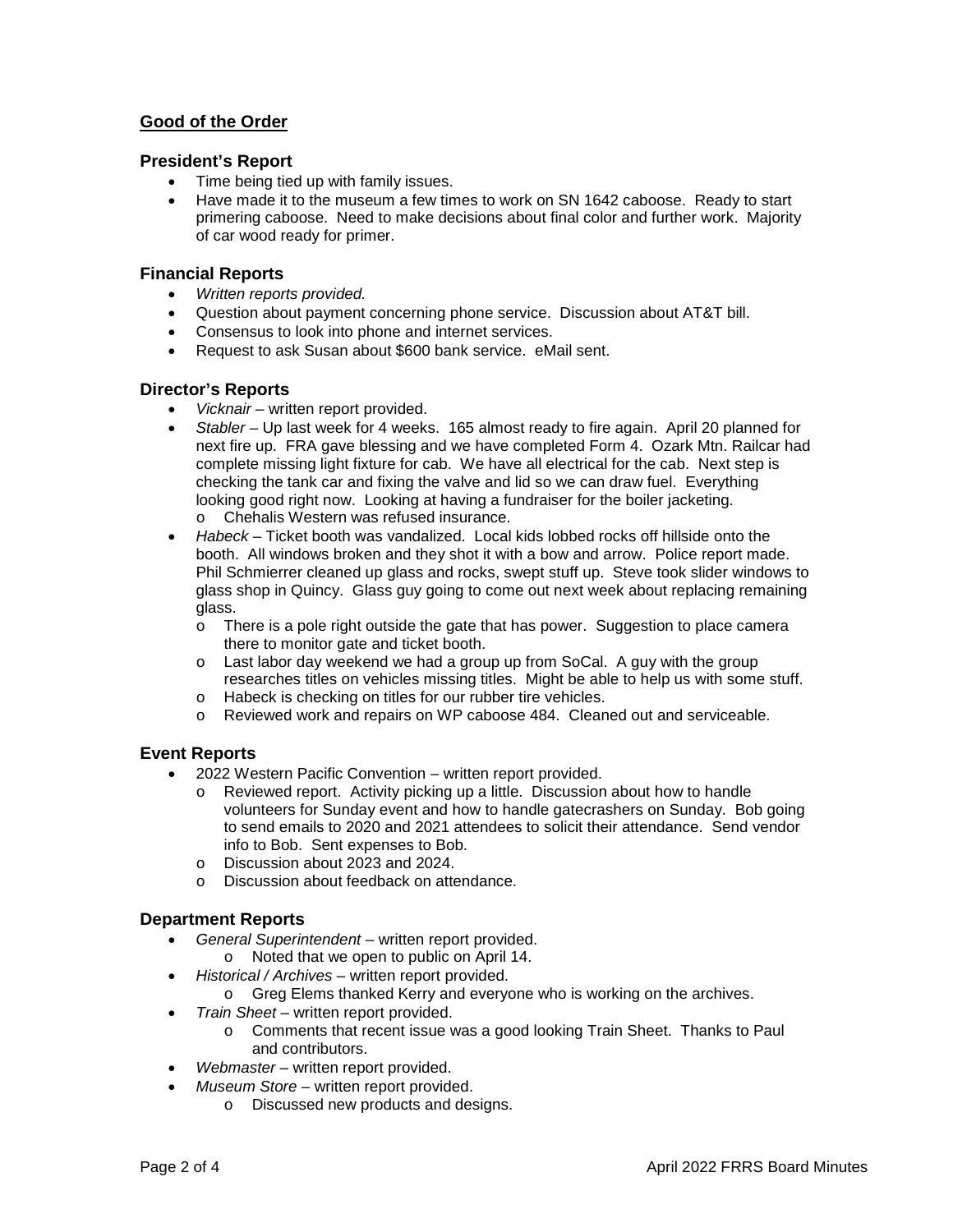- *Mechanical*
	- o Making progress on SP GP9 2873. Just got water pump for radiators removed. Hopefully in operation in April.
	- $\circ$  Got WP SW1500 1503 in shop last night. Doing inspections and cleaning. Hoping to have ¼ of annual inspection done today. Should be in service next week.
	- o Going to pull in a couple other engines after 1503. No changes from last month's plans.
	- o Telehandler back in service with help from Phil Schmierrer. Put in hydraulic oil. Cost is up.
- *Facilities*
	- o Thompson Roll Up door came by last Thursday to get quotes on repairing or replacing the East End doors. Said cost of materials has gone up in last 2 years. Waiting on quotes. Cost for doors expected to be around \$30,000. East End doors are beyond repair. Must be replaced. We have spare doors but they are missing obsolete parts. Best path forward is all new doors on East End.
	- o David Elems and Eugene Vicknair discussed north side drainage plans.<br>
	o Roger Stabler and others looked at HVAC in Lounge Car. Suspected ele
	- Roger Stabler and others looked at HVAC in Lounge Car. Suspected electronics system. HVAC repair came out and took a look at it. Sequencer was out. Was able to get one from Johnson Controls. Installed new sequencer and system works. Added 2 gallons of coolant to system. Roof fan and condenser will need to be replaced soon.
	- o Steve Habeck stocking up consumables like paper towels, water, etc.

Chris Skow arrived 2:53 PM

#### **Committee Reports**

- *Election* 
	- o Received formal letter from Election Committee that we have a white ballot. No mailout election as we have three candidates for three seats and no request for write-in.

### **Legal / Insurance Report**

• Keep safe

### **Status of Surplus Property Report**

None

#### **Safety Committee**

- David Elems will be calling Alpine to service fire extinguishers. Should happen toward end of month.
- Doing clean up and tidying up for opening.
- Work is going on in the shop. More forklifts in service and moving.
- Last of ice and snow melted, but snow expected Monday. Rotary should be ready to go.

### **Public Comments**

- *Chris Skow* 
	- o On behalf of Jim Atkins (CSRM volunteer). Mr. Atkins has been given task of sorting out Virgil Staff files at CSRM. Would like to come up in a few weeks to catalog what we have vs. what is at CSRM. Requested that he coordinate with Kerry Cochran.
	- o Prepping for convention visitors.